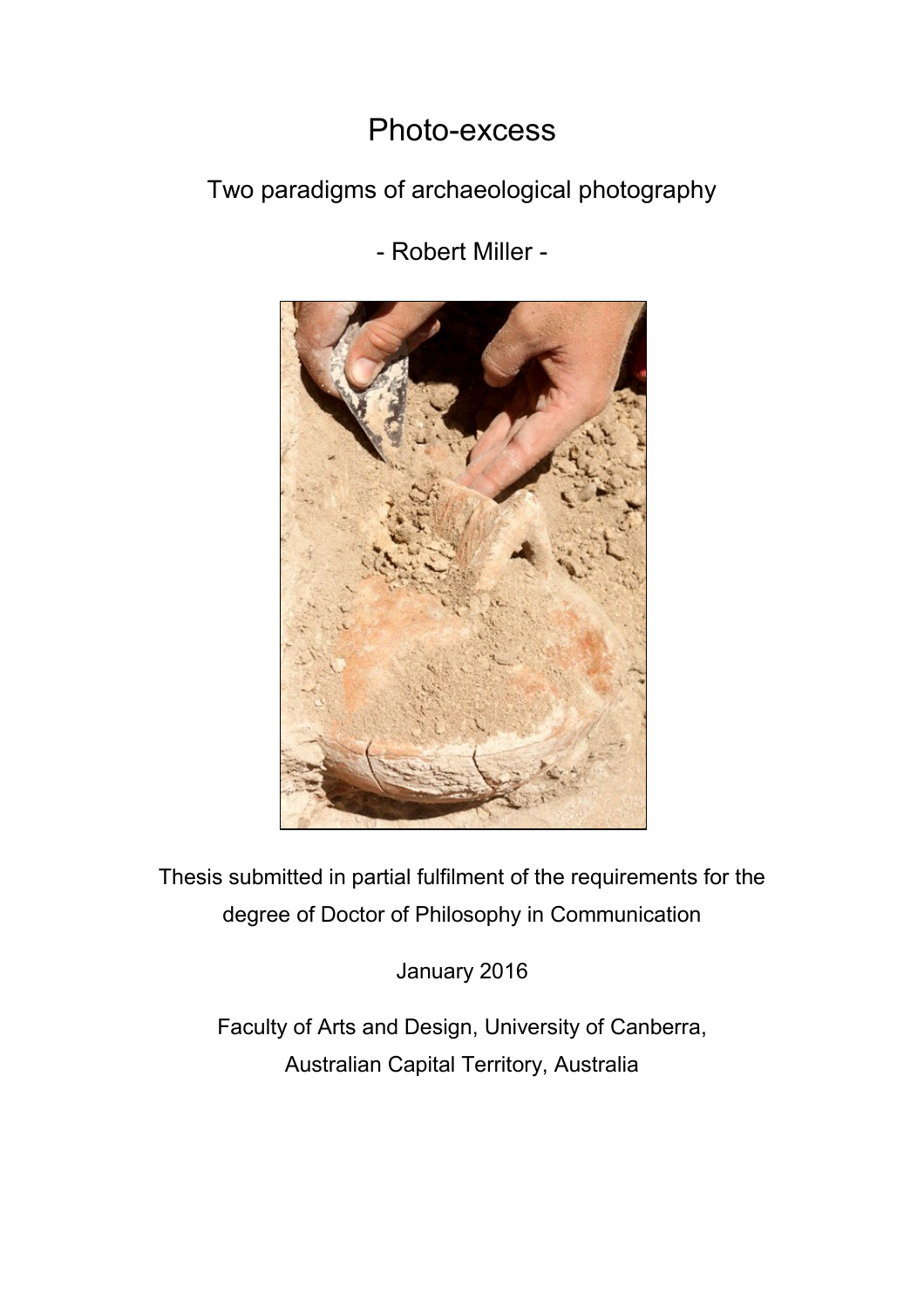### **Abstract**

Discovering 'photo-excess': what difference does digital photography bring to the archaeological process, and does this difference constitute a paradigm shift from the traditional film model? Using reflexive practice, the contribution that digital photography has made to the archaeological process is explored. The themes presented in the photographs and exegesis combine visual exploration and original research to examine the role and place of archaeological photography in both a contemporary and an historical context.

In contrasting the development of film-based photography of archaeology undertaken in the Eastern Mediterranean during the early 1900s with contemporary digital photography, this exegesis and creative work explores both the synergies and differences of the two photographic methods in archaeology. I introduce the term 'photo-excess' to describe the new role that digital photography plays in archaeological practice as compared to film, and demonstrate this difference through my creative work.

At the turn of the 20th century, photography was affirmed as the major instrument for visual recording of an archaeological excavation. The combination of archaeological methods and photographic techniques from that era formed an approach to archaeological documentation and recording that was formalised by William Matthews Flinders Petrie in 1904. In this thesis I propose that Petrie became the father of modern archaeological photography through his work, and in recognition of his contribution I refer to his method as the 'Petrie Paradigm'.

Digital photography has made possible a quantum leap in the volume, quality and immediacy of visual data available to the user. Further, through the creative process, digital archaeological photography may provide visual information that exceeds the archaeologist's original research questions, so that the digital image may sometimes exceed its primary role as a recording device. In such cases it may become the starting point for new research due to its potential photo-excess. I propose this as an emerging paradigm for archaeological photography.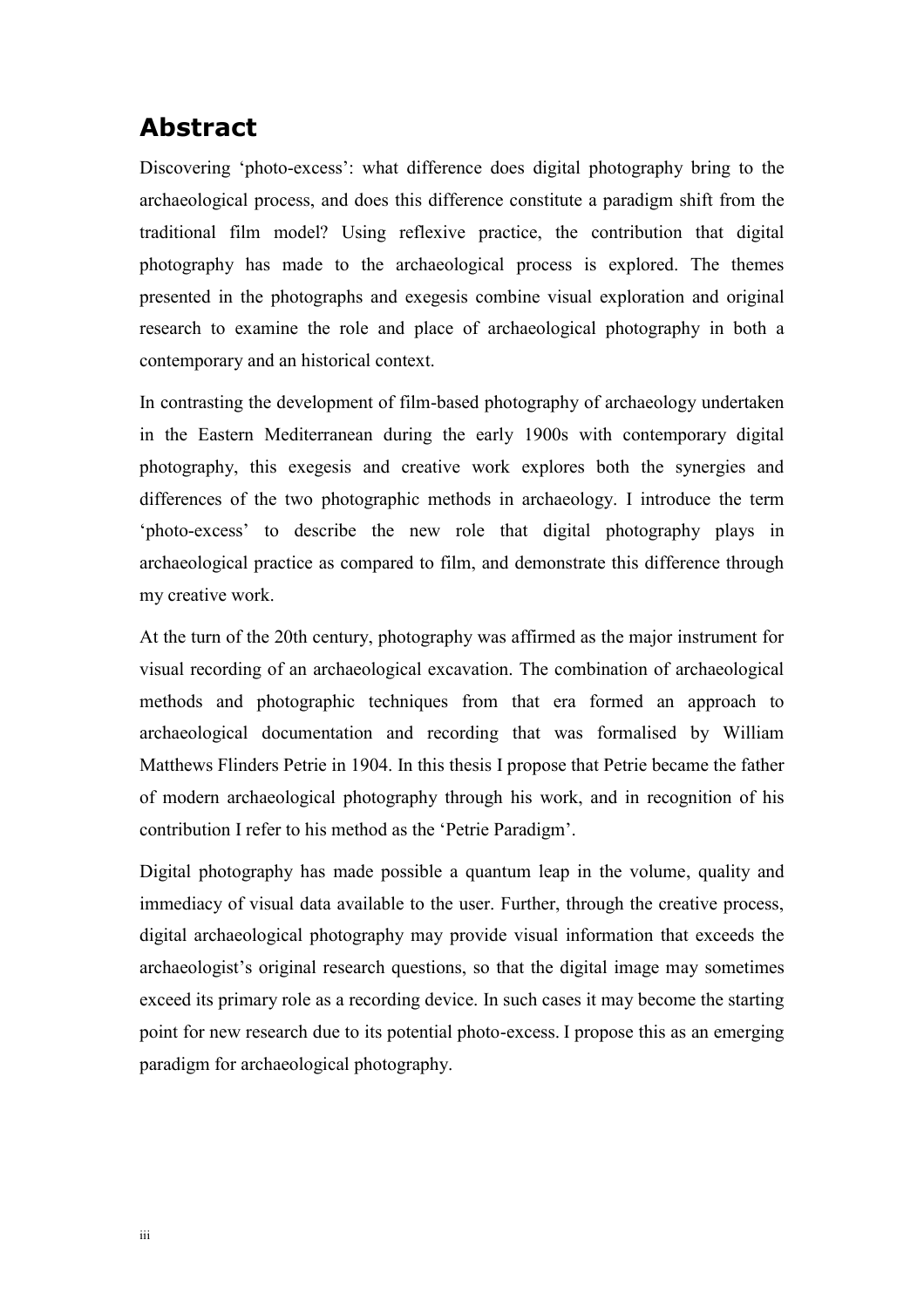#### **Acknowledgements**

It is my pleasure to acknowledge the contribution of the following people and institutions to this thesis. For supervision, my primary debt is to Tracy Ireland who kept me focused on the objectives and relationship of the exegesis and the exhibition. I thank Tracy for her generosity, encouragement and persistence. Also my supervisory panel of Greg Battye who took on the initial supervisorial role, and I thank Greg for the support over a period of many years, especially in the lead up to and formative period of this thesis, and Elizabeth Bonshek for her insightful assistance with context and for coming on board also as Associate Supervisor.

My deep gratitude to Richard Green; you have been an inspiration and mentor throughout my career in archaeological photography, and sitting under an olive tree in Paphos to discuss the day's photo results will always be a special memory. Craig Barker and Smadar Gabrieli continued the leadership for the Paphos theatre project, and have been very encouraging with my research.

I thank Stephen Bourke, Director of the Pella Project for his very generous discussions and insight that have so often taken me in new directions and opened up alternate possibilities through his extensive knowledge. Stephen has always been encouraging and gone out of his way to help my progress in this research. I also thank Ben Churcher for his enthusiasm and collegiate discussions on archaeological photography: always such a pleasure.

Nicholas Postgate, Director and Mark Jackson as Co-director of the Kilise Tepe expeditions have given their generous assistance, friendship and support. Nicholas has always supported my work and allowed me to direct and influence the way digital photography could be used in a field environment. Grateful thanks to Mark for his appreciation of my work and as curator of the Bell Archive, giving me the opportunity to draw on the Archive during my research. I am grateful to Eddie Peltenburg for encouraging me with the research aspect of photography and his enthusiasm for the application of digital processes as an integral part of research.

For discussion and other generous assistance with research, thanks go to my many friends and colleagues who listened openly to my ideas and provided a mixture of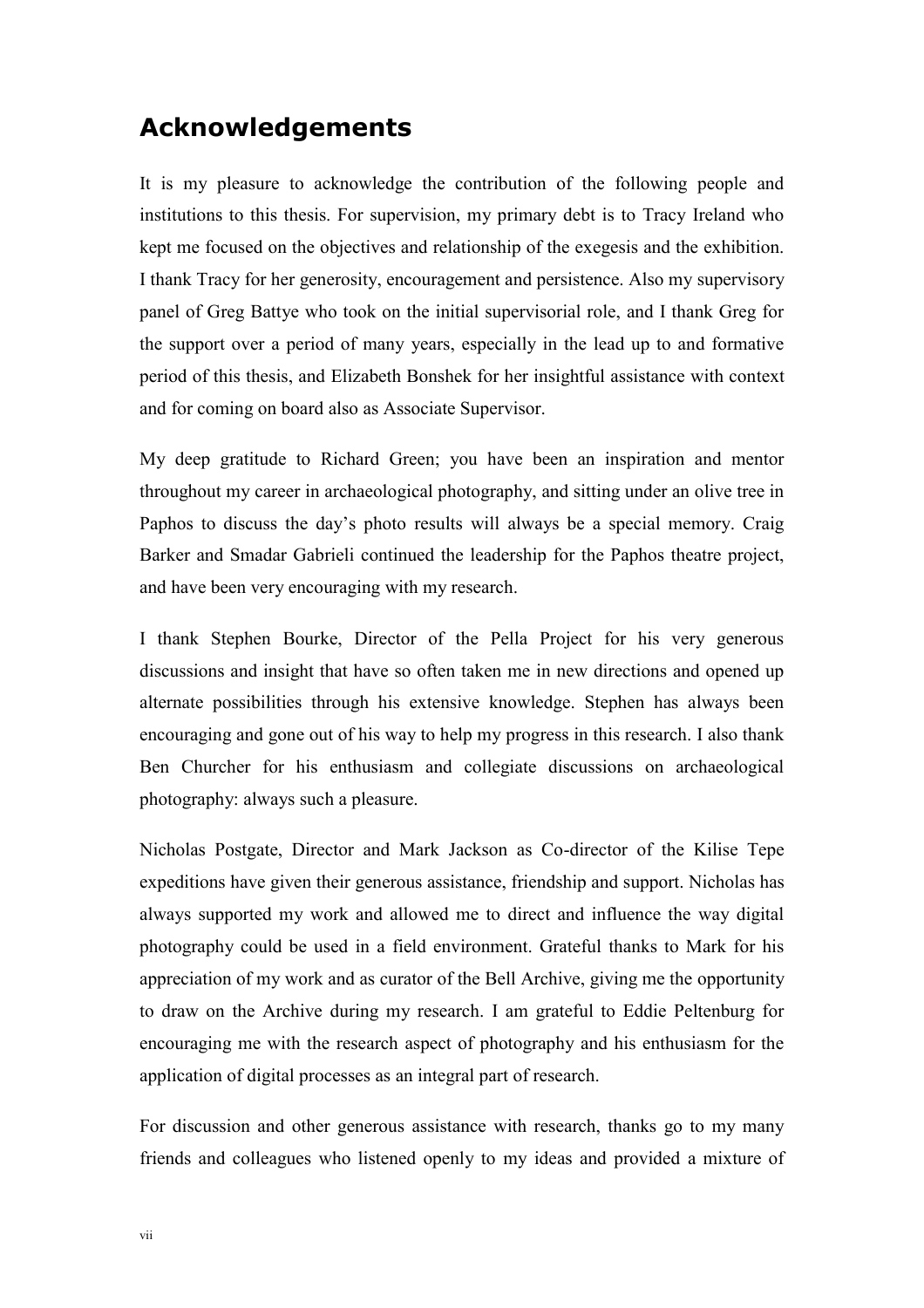professional and social support. While I have received a great deal of assistance overall, any errors in this thesis are purely of my own doing.

I thank the University of Liverpool for access to the Garstang Collection and especially to Phillip Freeman who was able to provide much of the scant detail there is of Schliephack's life. I am also grateful to Rachel Sparks (University College London) for her assistance with the Petrie material.

This thesis has been professionally edited by Barbara Coe who has provided copyediting and proofreading according to the guidelines laid out in the university – endorsed 'Guidelines for editing research theses'.

I would like to thank my family, without their support and encouragement this project would not have come to fruition. Finally, I thank my wife Lee for her support, advice, for questioning and seeking clarification, and endless reading of drafts, without which the work would not have been advanced in the same way.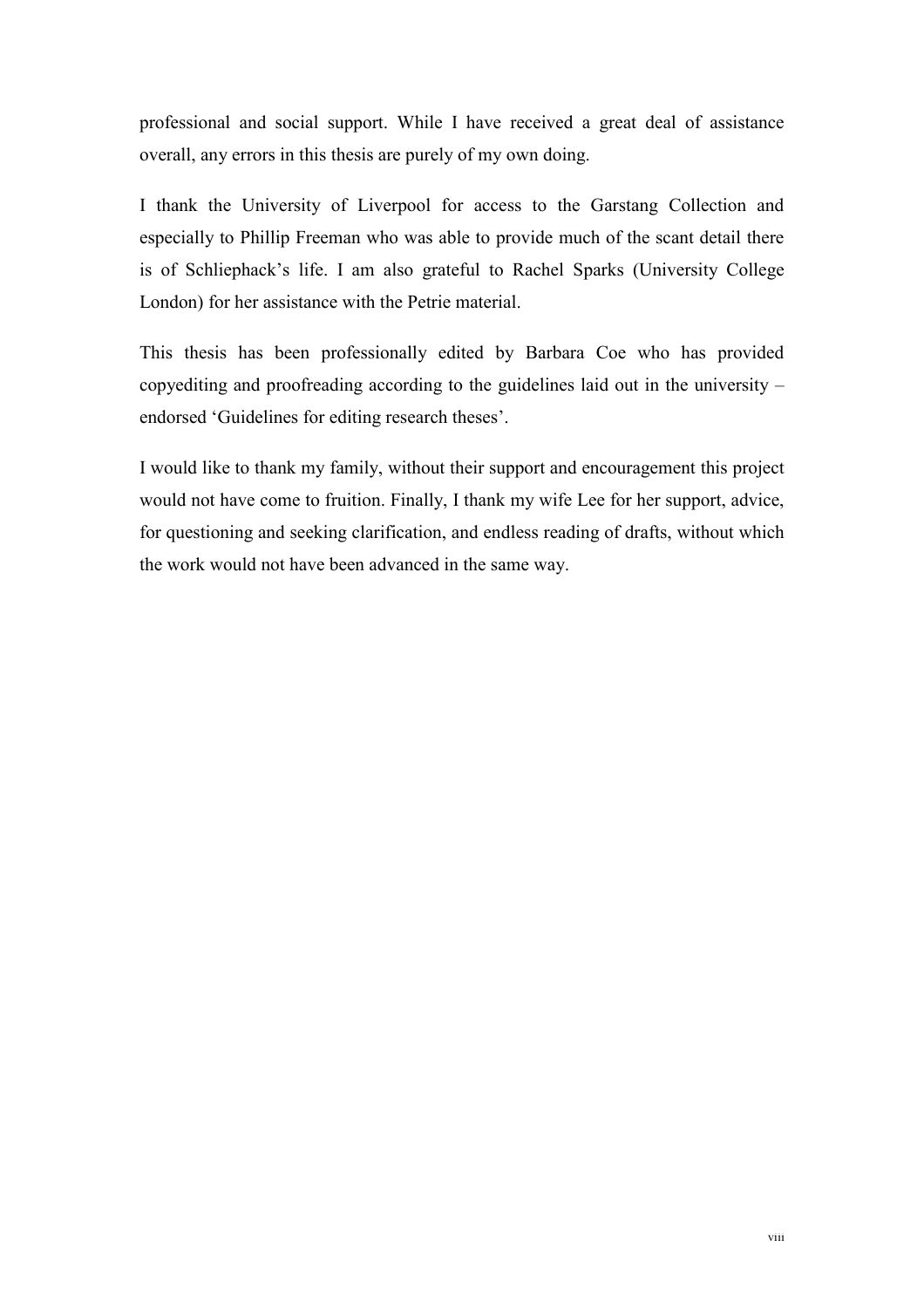# **Table of contents**

| Photography 1900-1914 and its relationship to archaeological fieldwork 71 |  |
|---------------------------------------------------------------------------|--|
|                                                                           |  |
|                                                                           |  |
|                                                                           |  |
|                                                                           |  |
|                                                                           |  |
|                                                                           |  |

#### Chapter Three: Towards a new paradigm of digital photographic archaeology: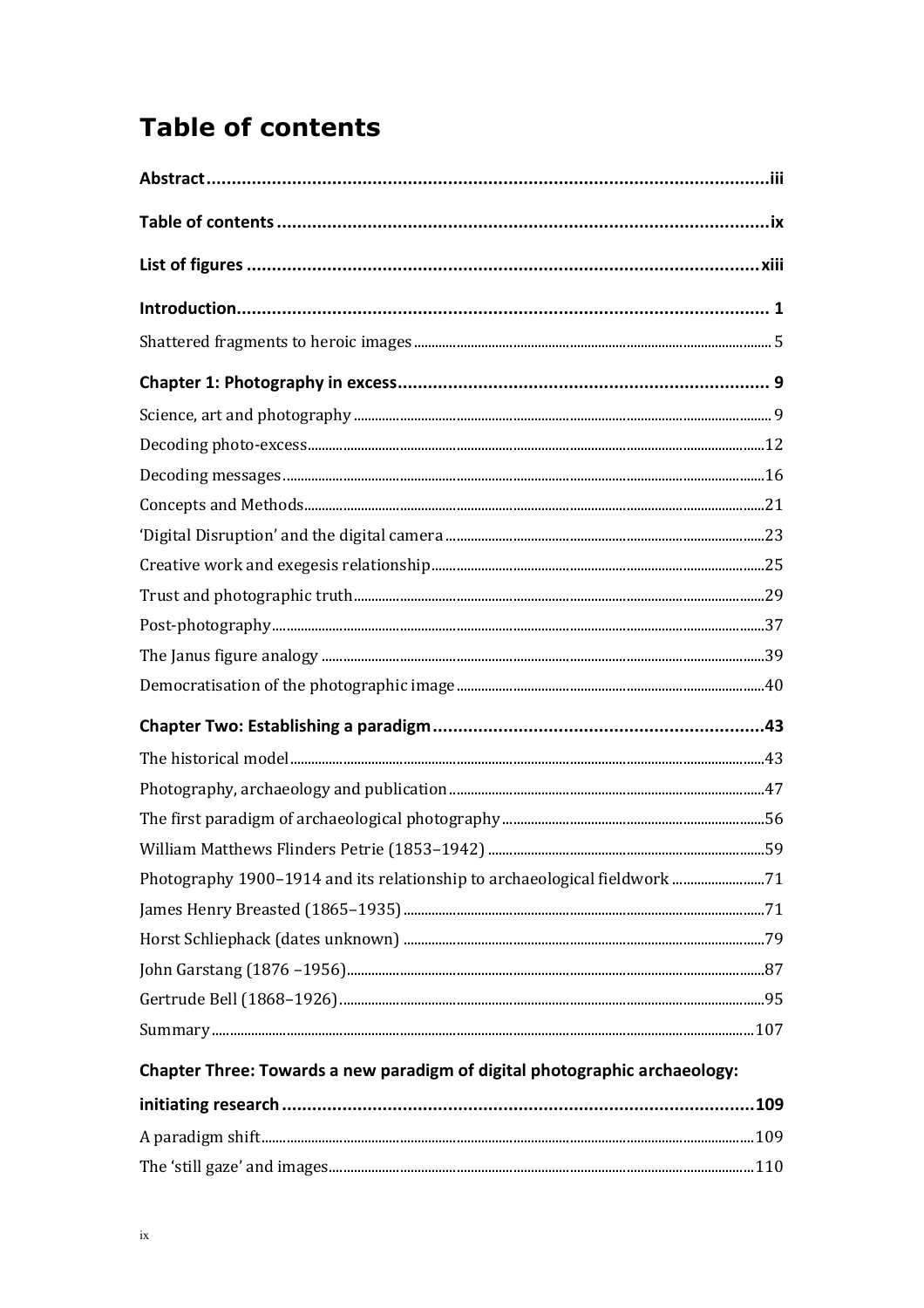| Chapter Four: Resolving resolution and the case for digital photography133 |  |
|----------------------------------------------------------------------------|--|
|                                                                            |  |
|                                                                            |  |
|                                                                            |  |
|                                                                            |  |
|                                                                            |  |
|                                                                            |  |
|                                                                            |  |
|                                                                            |  |
|                                                                            |  |
|                                                                            |  |
|                                                                            |  |
|                                                                            |  |
|                                                                            |  |
|                                                                            |  |
|                                                                            |  |
|                                                                            |  |
|                                                                            |  |
|                                                                            |  |
|                                                                            |  |
|                                                                            |  |
|                                                                            |  |
|                                                                            |  |
|                                                                            |  |
|                                                                            |  |
|                                                                            |  |
|                                                                            |  |
|                                                                            |  |
|                                                                            |  |
|                                                                            |  |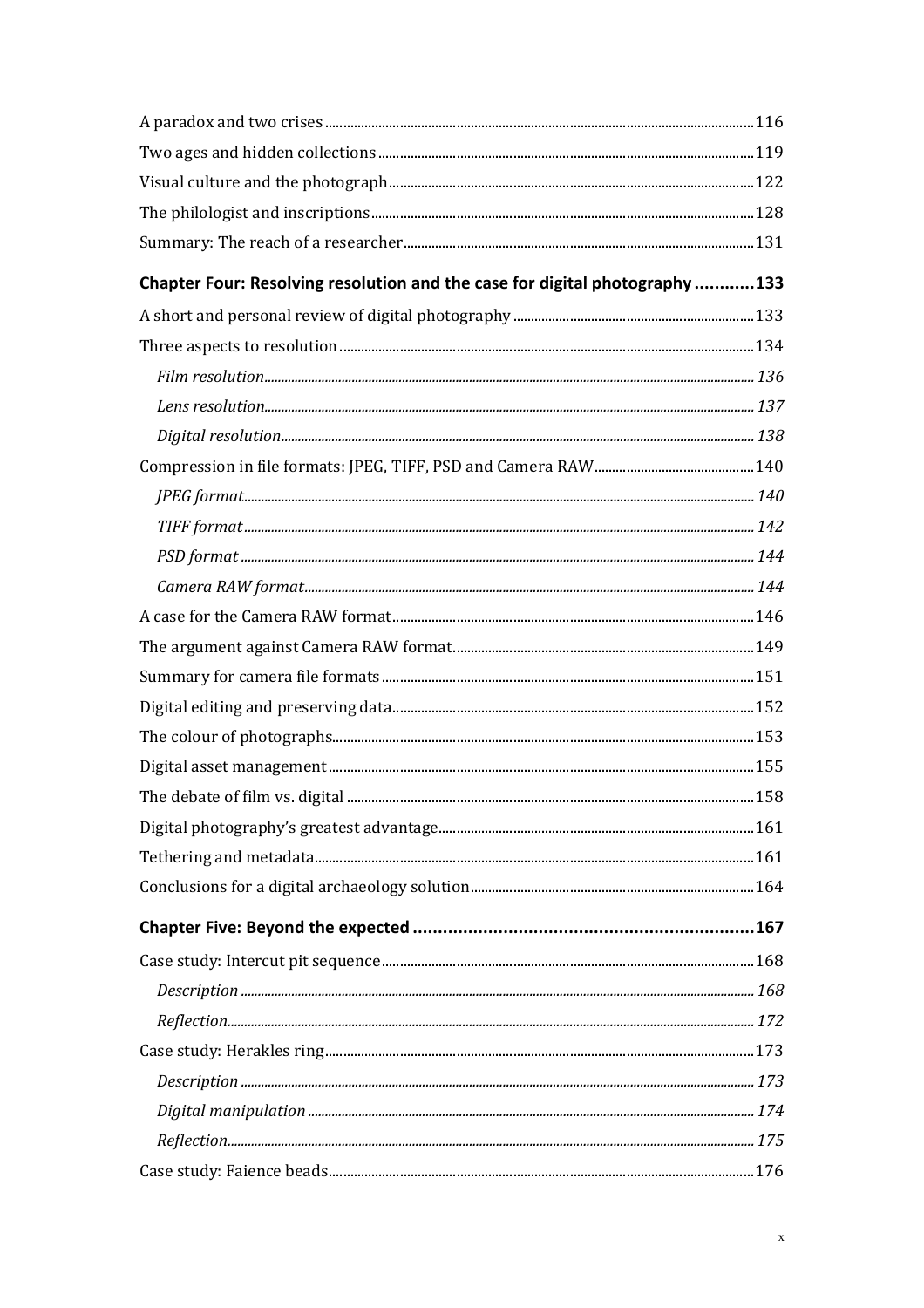| A.7 Unpublished preliminary report on Gertrude Bell, photographer 208 |  |
|-----------------------------------------------------------------------|--|
|                                                                       |  |
|                                                                       |  |
|                                                                       |  |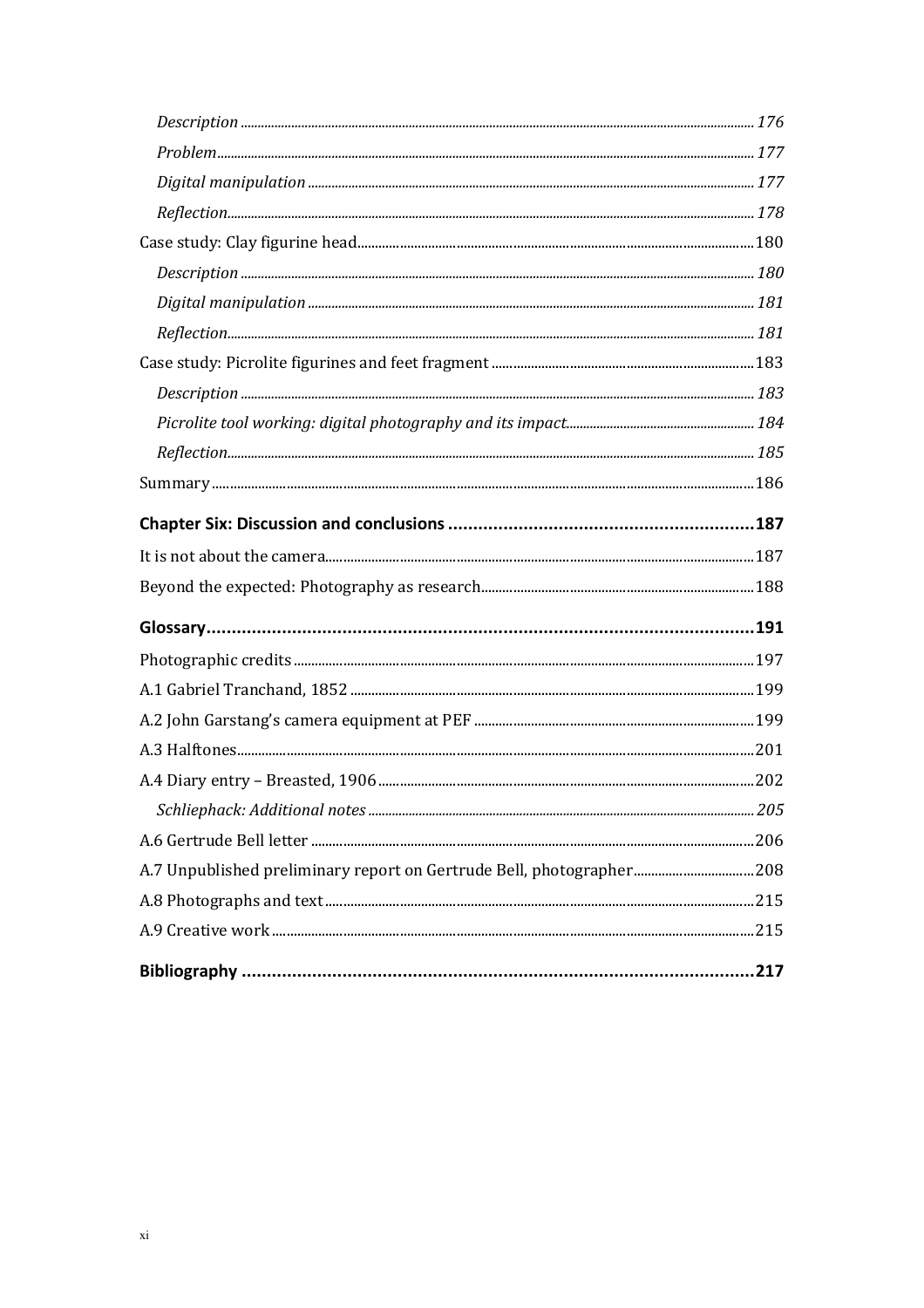### **List of figures**

*Cover Image: 2011\_KT\_S\_1438: Excavating Early Bronze Age Pilgrim Flask, (J14a) Kilise Tepe, Turkey. Digital photograph Bob Miller, 2011*

| Figure 12. Right: Roger Fenton self-portrait dressed as 'Zouave 2nd Division' Russia45            |  |
|---------------------------------------------------------------------------------------------------|--|
|                                                                                                   |  |
|                                                                                                   |  |
|                                                                                                   |  |
|                                                                                                   |  |
| Figure 17. Francis Frith (No 13), 1857: Relief sculptures on walls of temple at Dendara, Egypt 54 |  |
| Figure 18 Excavation of the earthen defences at Cissbury Hill; Pitt Rivers, 187556                |  |
|                                                                                                   |  |
|                                                                                                   |  |
|                                                                                                   |  |
|                                                                                                   |  |
|                                                                                                   |  |
|                                                                                                   |  |
|                                                                                                   |  |
|                                                                                                   |  |
|                                                                                                   |  |
|                                                                                                   |  |
|                                                                                                   |  |
|                                                                                                   |  |
|                                                                                                   |  |
| Figure 32. Relief: Abu Simbel, 'Collation' photograph and epigraphic notes, James Breasted 76     |  |
|                                                                                                   |  |
|                                                                                                   |  |
|                                                                                                   |  |
|                                                                                                   |  |